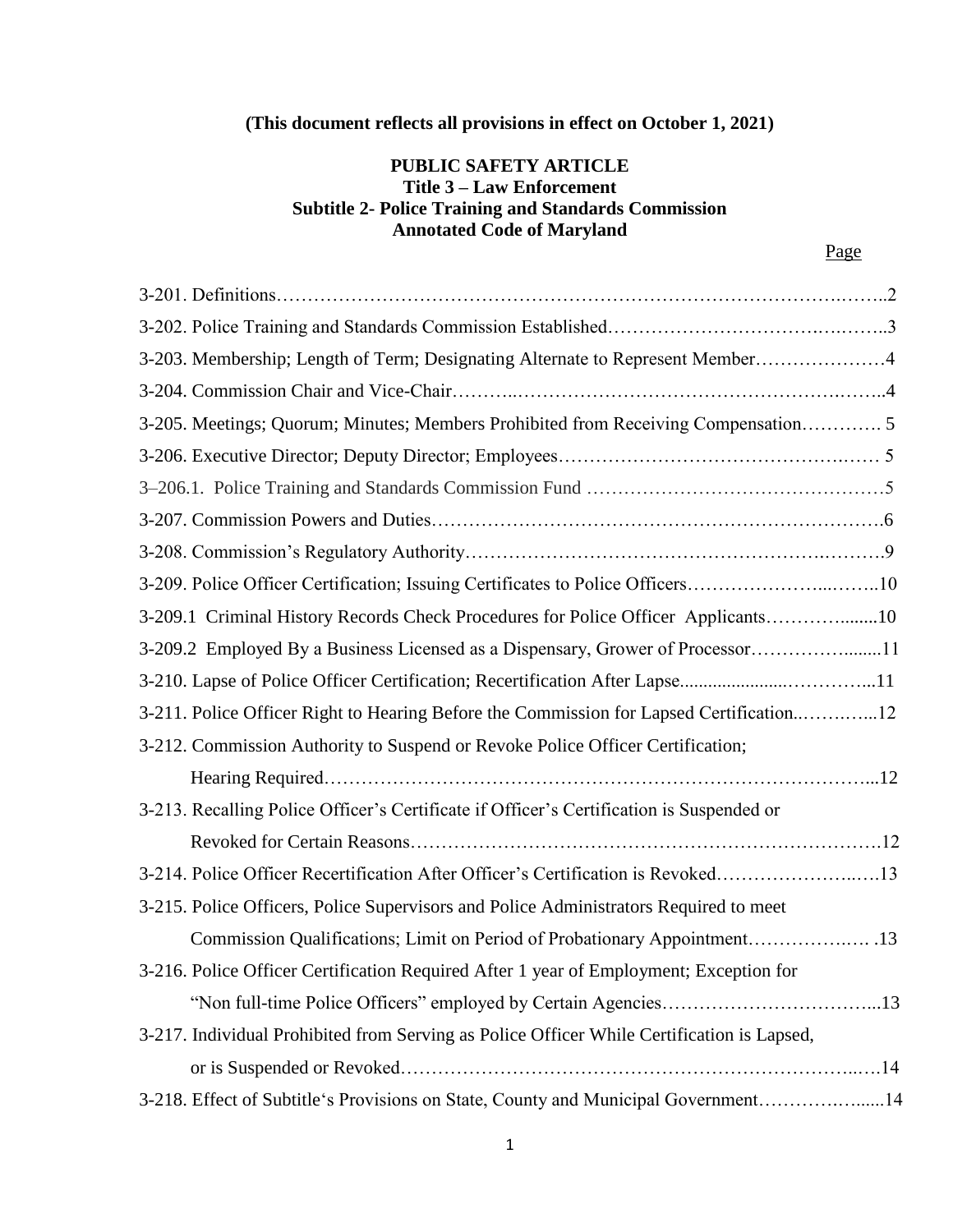#### **§3–201. Definitions**

- (a) In this subtitle the following words have the meanings indicated.
- (b) "Commission" means the Maryland Police Training and Standards Commission.
- (c) "Department" means the Department of Public Safety and Correctional Services.

 (d) (1) "Law enforcement agency" means a governmental police force, sheriff's office, or security force or law enforcement organization of the State, a county, or a municipal corporation that by statute, ordinance, or common law is authorized to enforce the general criminal laws of the State.

(2) "Law enforcement agency" does not include members of the Maryland National Guard who:

- (i) are under the control and jurisdiction of the Military Department;
- (ii) are assigned to the military property designated as the Martin State Airport; and

(iii) are charged with exercising police powers in and for the Martin State Airport.

(e) "Motorcycle profiling" means the arbitrary use of the fact that an individual rides a motorcycle or wears motorcycle–related clothing or paraphernalia as a factor in deciding to stop, question, take enforcement action, arrest, or search the individual or vehicle.

- (f) (1) "Police officer" means an individual who:
- (i) is authorized to enforce the general criminal laws of the State; and
- (ii) is a member of one of the following law enforcement agencies:
- 1. the Department of State Police;
- 2. the Police Department of Baltimore City;
- 3. the police department, bureau, or force of a county;
- 4. the police department, bureau, or force of a municipal corporation;
- 5. the Maryland Transit Administration police force;
- 6. the Maryland Transportation Authority Police;
- 7. the police forces of the University System of Maryland;
- 8. the police force of Morgan State University;
- 9. the office of the sheriff of a county;
- 10. the police forces of the Department of Natural Resources;
- 11. the police force of the Maryland Capitol Police of the Department of General Services;

12. the police force of a State, county, or municipal corporation if the special police officers are appointed under Subtitle 3 of this title;

- 13. the Housing Authority of Baltimore City Police Force;
- 14. the Baltimore City School Police Force;
- 15. the Crofton Police Department;
- 16. the Washington Suburban Sanitary Commission Police Force;
- 17. the Ocean Pines Police Department;
- 18. the police force of the Baltimore City Community College;
- 19. the police force of the Hagerstown Community College;
- 20. the parole and probation employees of the Warrant Apprehension Unit of the Division of Parole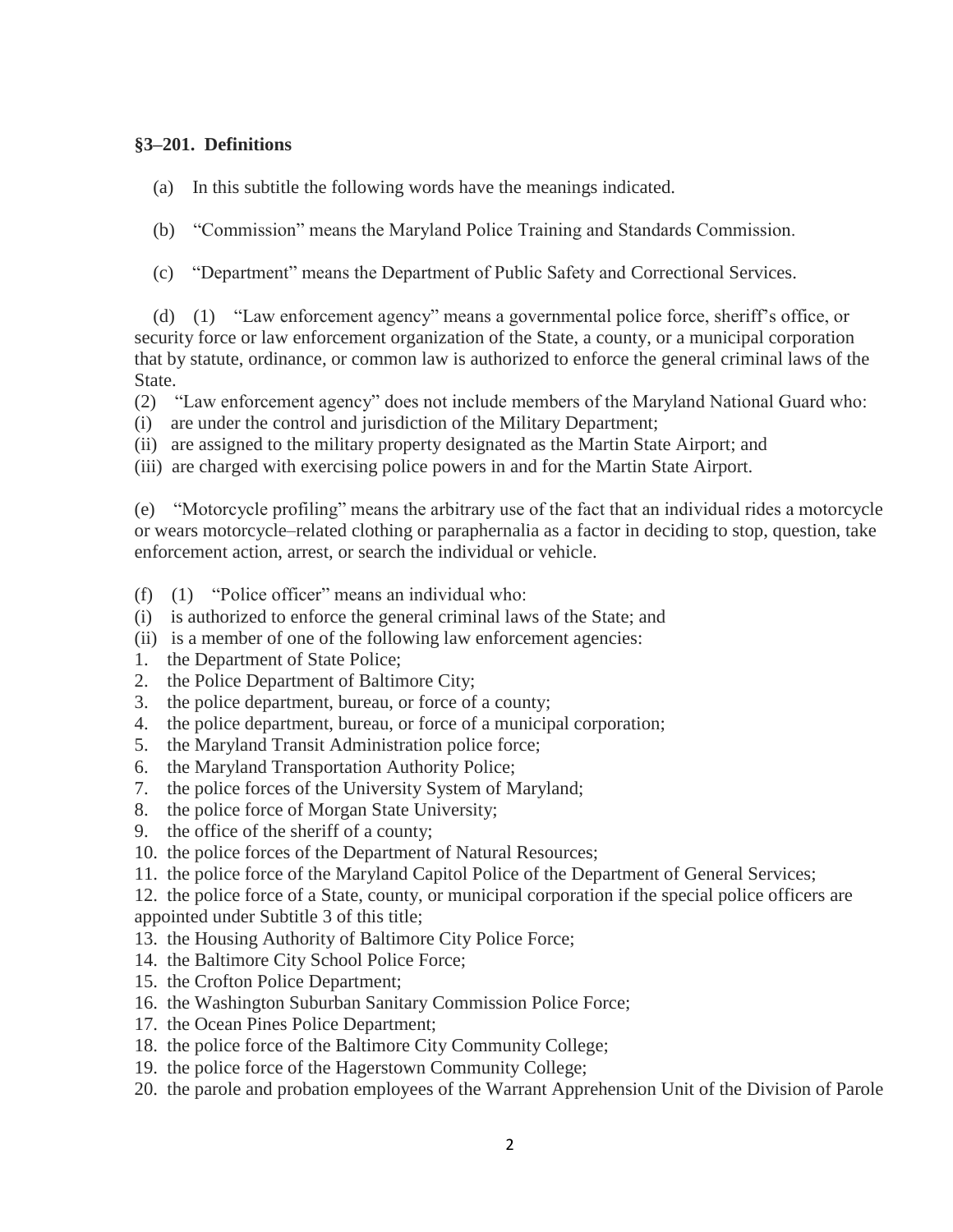and Probation in the Department who are authorized to make arrests;

21. the police force of the Anne Arundel Community College; or

22. the police department of the Johns Hopkins University established in accordance with Title 24, Subtitle 12 of the Education Article.

(2) "Police officer" includes:

- (i) a member of the Field Enforcement Bureau of the Comptroller's Office;
- (ii) the State Fire Marshal or a deputy State fire marshal;

(iii) an investigator of the Intelligence and Investigative Division of the Department;

(iv) a Montgomery County fire and explosive investigator as defined in § 2–208.1 of the Criminal Procedure Article;

(v) an Anne Arundel County or City of Annapolis fire and explosive investigator as defined in § 2–208.2 of the Criminal Procedure Article;

(vi) a Prince George's County fire and explosive investigator as defined in § 2–208.3 of the Criminal Procedure Article;

(vii) a Worcester County fire and explosive investigator as defined in § 2–208.4 of the Criminal Procedure Article;

(viii) a City of Hagerstown fire and explosive investigator as defined in § 2–208.5 of the Criminal Procedure Article; and

(ix) a Howard County fire and explosive investigator as defined in § 2–208.6 of the Criminal Procedure Article.

(3) "Police officer" does not include:

(i) an individual who serves as a police officer only because the individual occupies another office or position;

(ii) a sheriff, the Secretary of State Police, a commissioner of police, a deputy or assistant commissioner of police, a chief of police, a deputy or assistant chief of police, or another individual with an equivalent title who is appointed or employed by a government to exercise equivalent supervisory authority; or

- (iii) a member of the Maryland National Guard who:
- 1. is under the control and jurisdiction of the Military Department;
- 2. is assigned to the military property designated as the Martin State Airport; and
- 3. is charged with exercising police powers in and for the Martin State Airport.

(g) "SWAT team" means an agency–designated unit of law enforcement officers who are selected, trained, and equipped to work as a coordinated team to resolve critical incidents that are so hazardous, complex, or unusual that they may exceed the capabilities of first responders or investigative units.

#### **§3–202. Maryland Police Training and Standards Commission Established**

There is a Maryland Police Training and Standards Commission, which is an independent commission that functions in the Department.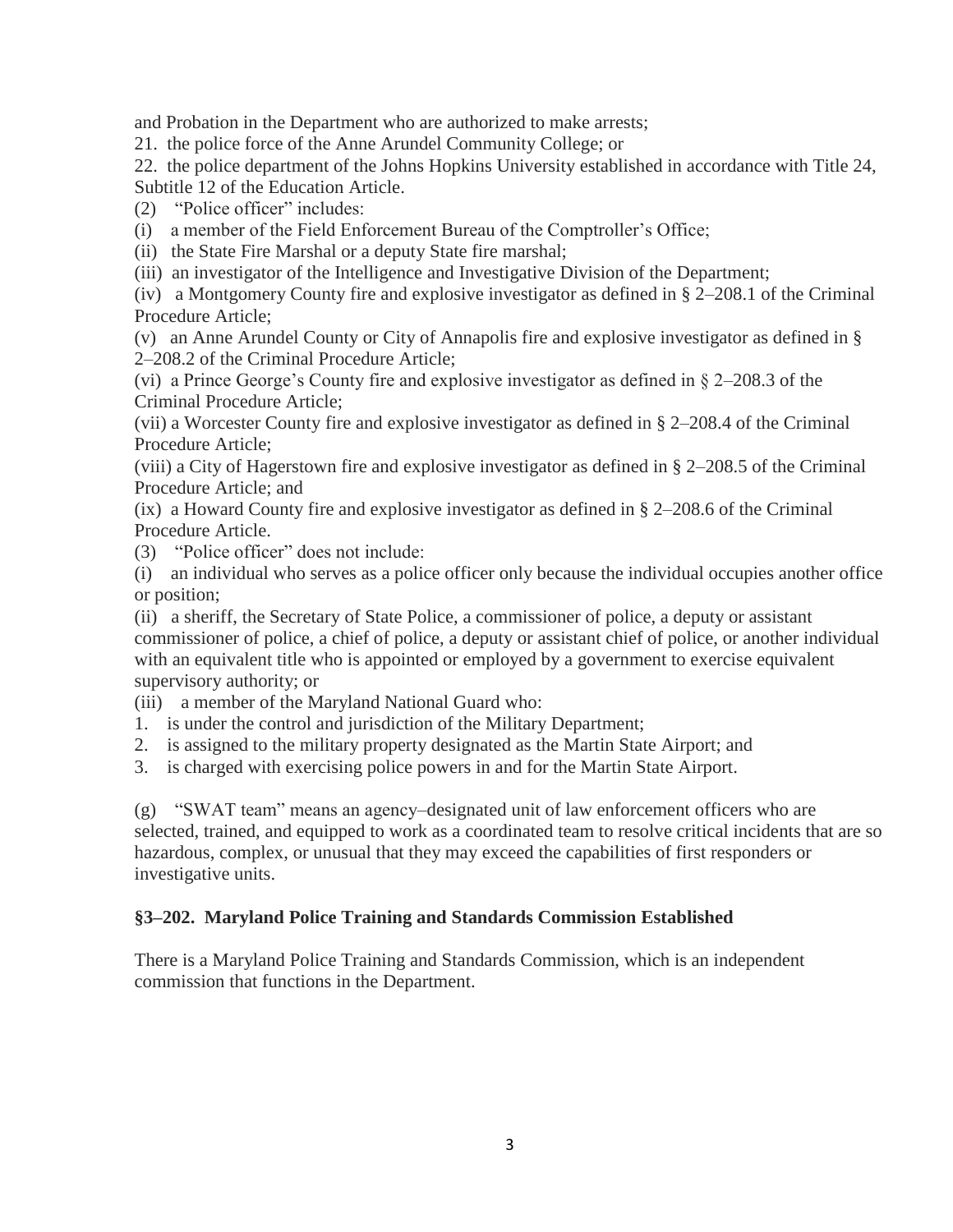### **§3–203. Membership; Length of Term; Designation of Alternate to Represent Member**

- (a) The Commission consists of the following members:
- (1) the President of the Maryland Chiefs of Police Association;
- (2) the President of the Maryland Sheriffs Association;
- (3) the Attorney General of the State;
- (4) the Secretary of State Police;
- (5) the agent in charge of the Baltimore office of the Federal Bureau of Investigation;
- (6) one member representing the Maryland State Lodge of Fraternal Order of Police;
- (7) one member representing the Maryland State's Attorneys' Association;
- (8) the Chair of the Maryland Municipal League Police Executive Association;
- (9) the President of Maryland Law Enforcement Officers, Inc.;
- (10) the Police Commissioner of Baltimore City;
- (11) the President of the Police Chiefs' Association of Prince George's County;
- (12) a representative from the Wor–Wic Program Advisory Committee Criminal Justice;
- (13) two members of the Senate of Maryland, appointed by the President of the Senate;
- (14) two members of the House of Delegates, appointed by the Speaker of the House; and

(15) the following individuals, appointed by the Governor with the advice and consent of the Senate:

- (i) three police officers, representing different geographic areas of the State;
- (ii) one individual with expertise in community policing;
- (iii) one individual with expertise in policing standards;
- (iv) one individual with expertise in mental health; and
- (v) two citizens of the State without relationships to law enforcement.
- (b) (1) The term of an appointed member is 3 years.
- (2) The terms of the appointed members are staggered as required by the terms provided for members of the Commission on October 1, 2016.

(3) At the end of a term, an appointed member continues to serve until a successor is appointed and qualifies.

(4) A member who is appointed after a term has begun serves only for the remainder of the term and until a successor is appointed and qualifies.

(c) Except for the appointed members, a member of the Commission may serve personally at a Commission meeting or may designate a representative from the member's unit, agency, or association who may act at any meeting to the same effect as if the member were personally present.

(d) The members of the Commission appointed from the Senate of Maryland and the House of Delegates shall serve in an advisory capacity only.

### **§3–204. Commission Chair and Vice Chair**

The Commission annually shall elect a chair and vice chair from among its members.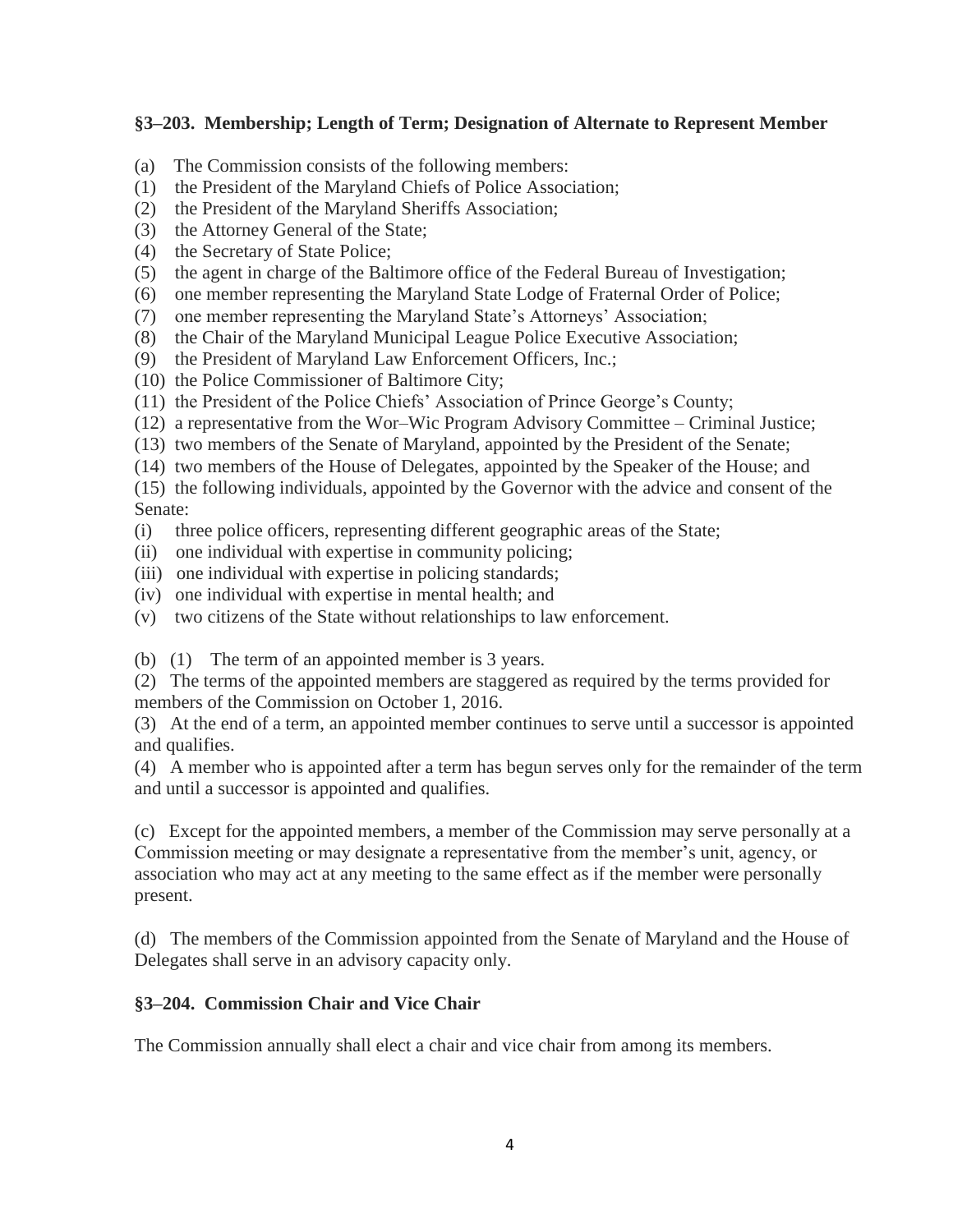### **§3–205. Meetings; Quorum; Minutes; Members Prohibited from Receiving Compensation**

(a) A majority of the Commission is a quorum.

(b) The Commission shall meet in the State at the times that it or its chairman determines.

- (c) A member of the Commission:
- (1) may not receive compensation as a member of the Commission; but
- (2) is entitled to reimbursement for expenses under the Standard State Travel Regulations, as provided in the State budget.

(d) The Commission shall:

(1) maintain minutes of its meetings and any other records that it considers necessary; and

(2) provide information, on request, regarding the budget, activities, and programs of the Commission.

### **§3–206. Executive Director; Deputy Director; Employees**

(a) (1) With the approval of the Governor, the Commission shall appoint an executive director.

(2) The executive director shall perform general administrative and training management functions.

(3) The executive director serves at the pleasure of the Commission.

(b) (1) The Commission shall appoint a deputy director and any other employees that the Commission considers necessary to perform general administrative and training management functions.

(2) The deputy director and other employees appointed under paragraph (1) of this subsection shall serve at the pleasure of the Commission.

(c) In accordance with the State budget, the Commission may set the compensation of:

- (1) the executive director and the deputy director; and
- (2) a Commission employee in a position that:
- (i) is unique to the Commission;

(ii) requires specific skills or experience to perform the duties of the position; and

(iii) does not require the employee to perform functions that are comparable to functions performed in other units of the Executive Branch of State government.

(d) The Secretary of Budget and Management, in consultation with the Commission, shall determine the positions for which the Commission may set compensation under subsection (c) of this section.

### **§3–206.1. Police Training and Standards Commission Fund**

(a) In this section, "Fund" means the Maryland Police Training and Standards Commission Fund.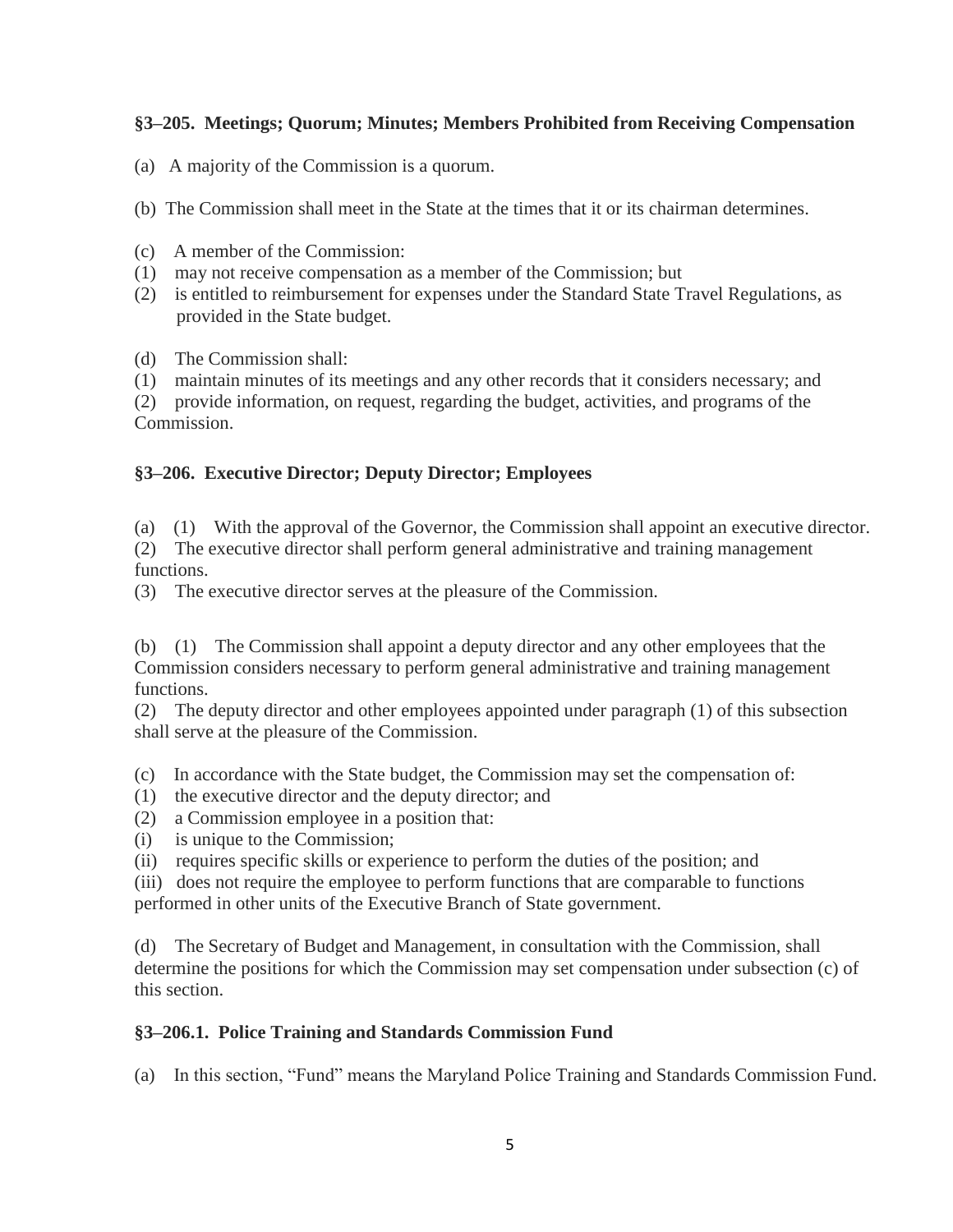(b) There is a Maryland Police Training and Standards Commission Fund.

(c) The purpose of the Fund is to provide funding for activities and training by the Commission.

(d) The Department shall administer the Fund.

(e) (1) The Fund is a special, nonlapsing fund that is not subject to  $\S 7-302$  of the State Finance and Procurement Article.

(2) The State Treasurer shall hold the Fund separately, and the Comptroller shall account for the Fund.

- (f) The Fund consists of:
- (1) revenue distributed to the Fund under § 7–301 of the Courts Article;
- (2) money appropriated in the State budget to the Fund;
- (3) interest earnings of the Fund; and
- (4) any other money from any other source accepted for the benefit of the Fund.

(g) The Fund may be used only to provide funding to the Commission.

(h) (1) The State Treasurer shall invest the money of the Fund in the same manner as other State money may be invested.

(2) Any interest earnings of the Fund shall be credited to the Fund.

(i) (1) Expenditures from the Fund may be made only in accordance with the State budget.

(2) Money distributed from the Fund shall be used to supplement, but not supplant, any other funding for the Commission.

(j) The Fund shall be subject to audit by the Legislative Auditor as provided in § 2–1220 of the State Government Article.

# **§3–207. Commission Powers and Duties**

(a) The Commission has the following powers and duties:

(1) to establish standards for the approval and continuation of approval of schools that conduct

police entrance–level and in–service training courses required by the Commission, including State, regional, county, and municipal training schools;

- (2) to approve and issue certificates of approval to police training schools;
- (3) to inspect police training schools;
- (4) to revoke, for cause, the approval or certificate of approval issued to a police training school;
- (5) to establish the following for police training schools:
- (i) curriculum;
- (ii) minimum courses of study;
- (iii) attendance requirements;
- (iv) eligibility requirements;
- (v) equipment and facilities;
- (vi) standards of operation; and
- (vii) minimum qualifications for instructors;
- (6) to require, for entrance–level police training and at least every 3 years for in–service level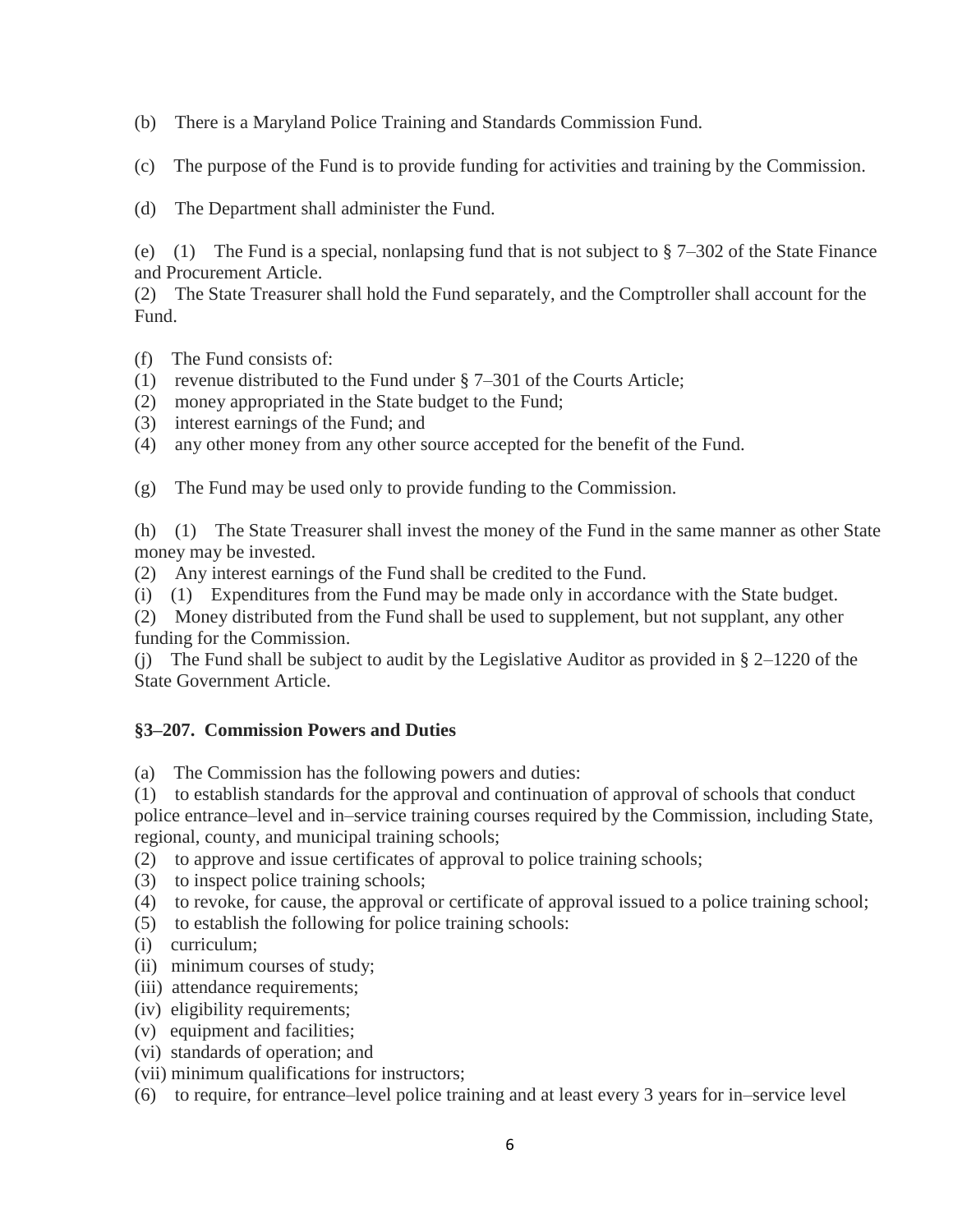police training conducted by the State and each county and municipal police training school, that the curriculum and minimum courses of study include special training, attention to, and study of the application and enforcement of:

(i) the criminal laws concerning rape and sexual offenses, including the sexual abuse and exploitation of children and related evidentiary procedures;

(ii) the criminal laws concerning human trafficking, including services and support available to victims and the rights and appropriate treatment of victims;

(iii) the criminal laws concerning hate crimes, including the recognition of, response to, and reporting of incidents required to be reported under § 2-307 of this article;

(iv) the contact with and treatment of victims of crimes and delinquent acts;

(v) the notices, services, support, and rights available to victims and victims' representatives under State law; and

(vi) the notification of victims of identity fraud and related crimes of their rights under federal law;

(7) to certify and issue appropriate certificates to qualified instructors for police training schools authorized by the Commission to offer police training programs;

(8) to verify that police officers have satisfactorily completed training programs and issue diplomas to those police officers;

(9) to conduct and operate police training schools authorized by the Commission to offer police training programs;

(10) to make a continuous study of entrance–level and in–service training methods and procedures;

(11) to consult with and accept the cooperation of any recognized federal, State, or municipal law enforcement agency or educational institution;

(12) to consult and cooperate with universities, colleges, and institutions in the State to develop specialized courses of study for police officers in police science and police administration;

(13) to consult and cooperate with other agencies and units of the State concerned with police training;

(14) to develop, with the cooperation of the Office of the Chief Medical Examiner and the Federal Bureau of Investigation, a uniform missing person report form to be available for use by each law enforcement agency of the State on or before October 1, 2008;

(15) to require, for entrance–level police training and annually for in–service level police training conducted by the State and each county and municipal police training school, that the curriculum and minimum courses of study include, for police officers who are issued an electronic control device by a law enforcement agency, special training in the proper use of electronic control devices, as defined in § 4–109 of the Criminal Law Article, consistent with established law enforcement standards and federal and State constitutional provisions;

(16) to require, for entrance–level police training and, as determined by the Commission, for in– service level training conducted by the State and each county and municipal police training school, that the curriculum and minimum courses of study include, consistent with established law enforcement standards and federal and State constitutional provisions:

(i) training in lifesaving techniques, including Cardiopulmonary Resuscitation (CPR);

(ii) training in the proper level and use of force;

(iii) training regarding sensitivity to cultural and gender diversity; and

(iv) training regarding individuals with physical, intellectual, developmental, and psychiatric disabilities;

(17) to require, for entrance–level police training and at least every 2 years for in–service level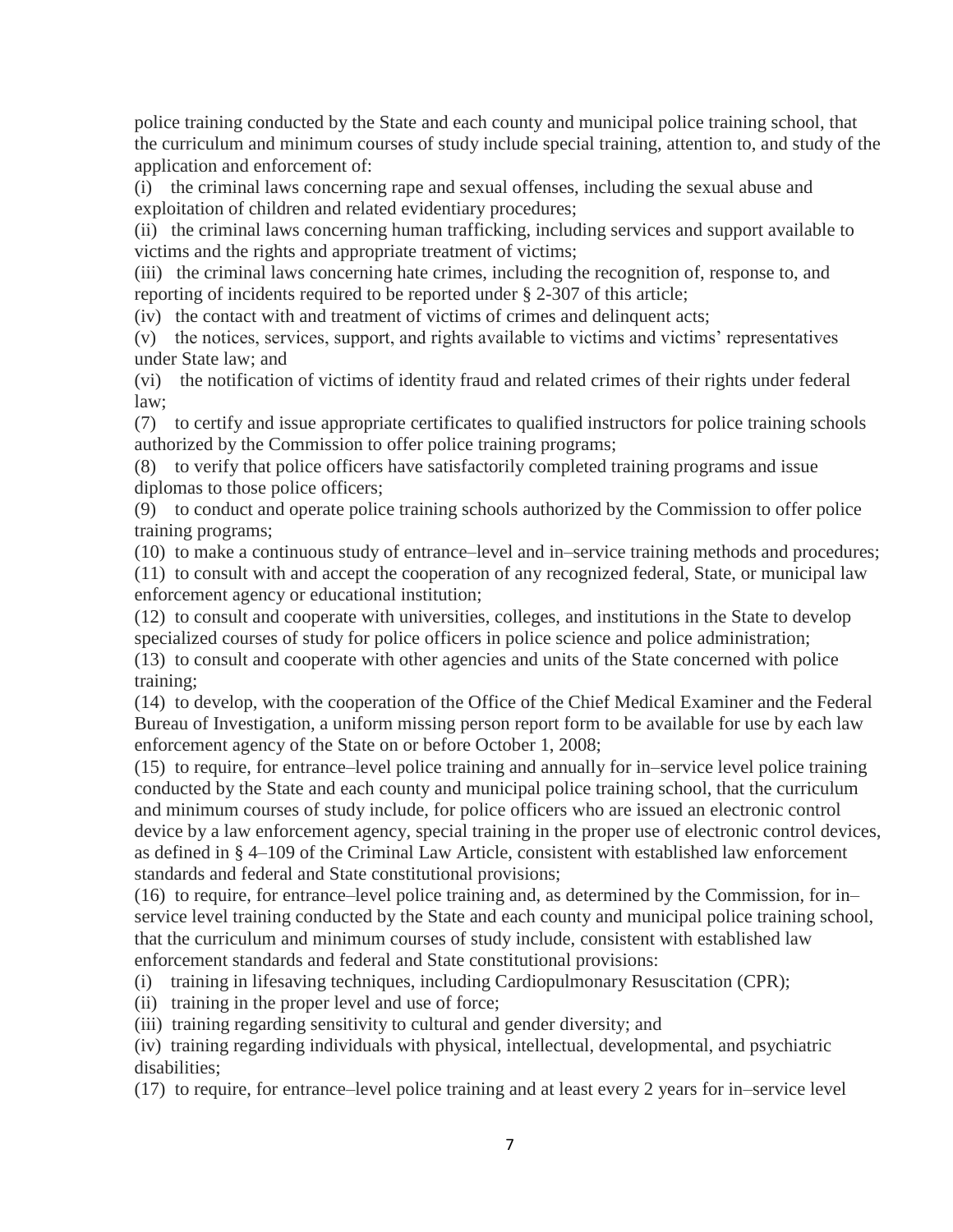police training conducted by the State and each county and municipal police training school, that the curriculum and minimum courses of study include special training, attention to, and study of the application of antidiscrimination and use of force de–escalation training;

(18) to develop, with the cooperation of the Office of the Attorney General, the Governor's Office of Crime Control and Prevention, and the Federal Trade Commission, a uniform identity fraud reporting form that:

(i) makes transmitted data available on or before October 1, 2011, for use by each law enforcement agency of State and local government; and

(ii) may authorize the data to be transmitted to the Consumer Sentinel program in the Federal Trade Commission;

(19) to adopt and recommend a set of best practices and standards for use of force;

(20) to evaluate and modernize recruitment standards and practices of law enforcement agencies to increase diversity within those law enforcement agencies and develop strategies for recruiting women and African American, Hispanic or Latino, and other minority candidates;

(21) to develop standards for the mandatory psychological consultation with a law enforcement officer who was actively involved in an incident when another person was seriously injured or killed as a result of an accident or a shooting or has returned from combat deployment; (22) to require:

(i) a statement condemning motorcycle profiling to be included in existing written policies regarding other profiling; and

(ii) for entrance–level police training and for in–service level training conducted by the State and each county and municipal police training school, that the curriculum and minimum courses of study include, consistent with established law enforcement standards and federal and State constitutional provisions, training related to motorcycle profiling in conjunction with existing training regarding other profiling;

(23) to perform any other act, including adopting regulations, that is necessary or appropriate to carry out the powers and duties of the Commission under this subtitle; and

(24) to consult and cooperate with commanders of SWAT teams to develop standards for training and deployment of SWAT teams and of law enforcement officers who are not members of a SWAT team who conduct no–knock warrant service in the State based on best practices in the State and nationwide.

(b) (1) The Commission shall develop a system by which law enforcement agencies report to the Commission on the number of serious officer–involved incidents each year, the number of officers disciplined each year, and the type of discipline administered to those officers.

(2) The Commission shall annually summarize the information submitted by law enforcement agencies and:

(i) post the summary, excluding the names of officers and other involved parties, on a website maintained by the Commission; and

(ii) submit the summary to the General Assembly, as provided in  $\S 2-1246$  of the State Government Article.

(c) In consultation with the Maryland Department of Health, the Commission shall establish a confidential hotline that is available for police officers and other law enforcement personnel to contact and speak with a trained peer law enforcement officer or a mental health professional who may provide initial counseling advice and confidential referral to appropriate services.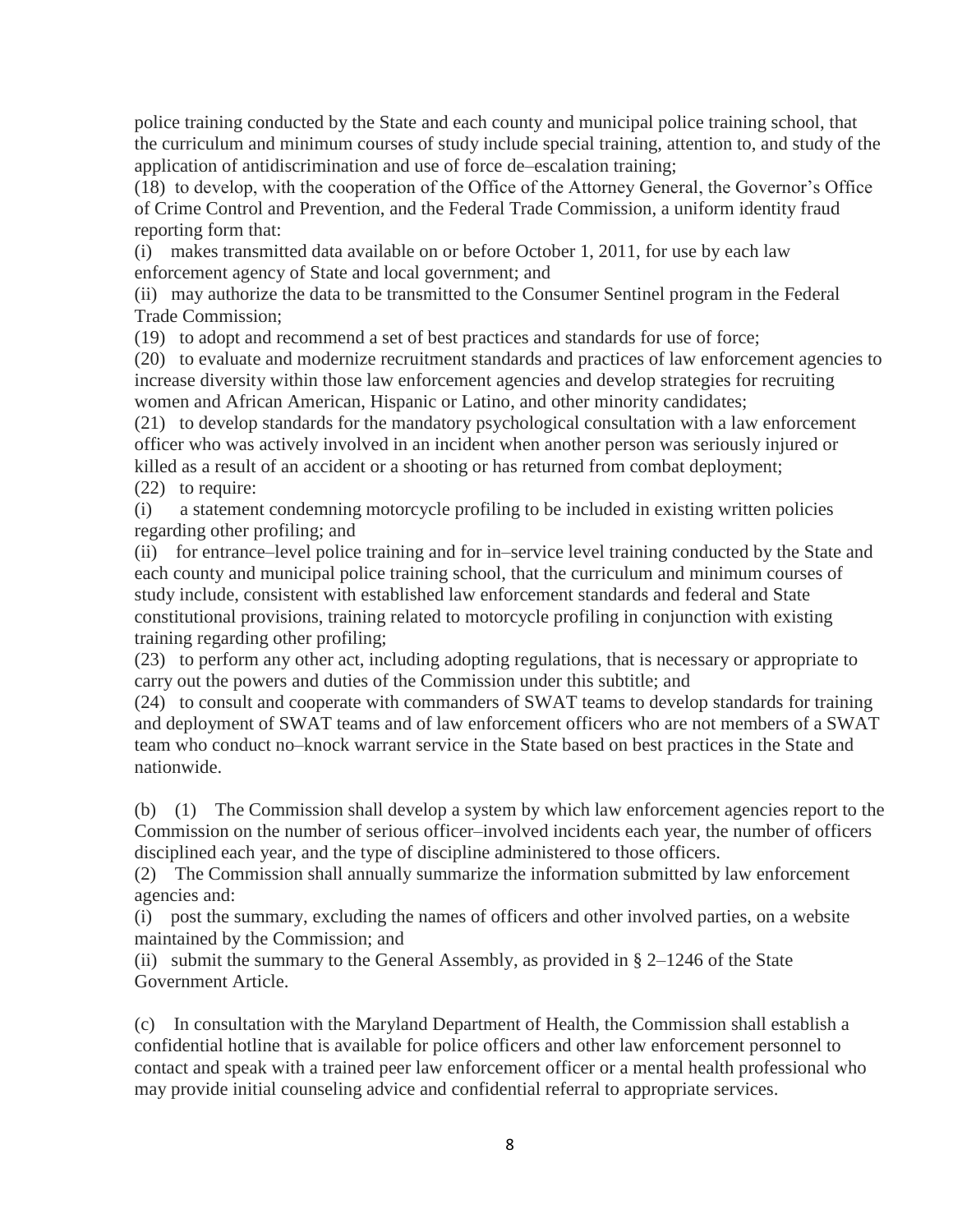(d) The Commission shall:

(1) establish a Police Complaint Mediation Program to which a law enforcement agency may refer a nonviolent complaint made against a police officer out of the standard complaint process;

(2) refer a complaint referred to the Program to voluntary mediation conducted by an independent mediation service; and

(3) adopt regulations to implement the Program, including criteria concerning eligibility for referral of complaints.

(e) (1) The Commission shall develop best practices for the establishment and implementation of a community policing program in each jurisdiction.

(2) The Commission shall develop a system by which each local law enforcement agency annually files a detailed description of the law enforcement agency's community policing program. (3) The Commission shall annually:

(i) review each community policing program filed in accordance with § 3–517 of this title; and

(ii) provide each agency with any comments that the Commission has to improve the agency's community policing program.

(f) (1) The Commission shall develop a uniform citizen complaint process to be followed by each law enforcement agency.

(2) The uniform complaint process shall:

(i) be simple;

(ii) require that a complainant be informed of the final disposition of the complainant's complaint and any discipline imposed as a result; and

(iii) be posted on the websites of the Commission and each law enforcement agency.

(g) The Commission shall develop and administer a training program on the Law Enforcement Officers' Bill of Rights and matters relating to police procedures for citizens who intend to qualify to participate as a member of a hearing board under § 3–107 of this title.

(h) The Commission shall distribute the victim's representation notification form developed by the Governor's Office of Crime Control and Prevention under § 12–206.1(e) of the Transportation Article to each law enforcement agency in the State.

(i) The Commission, in consultation with the Maryland State's Attorneys' Association, shall develop and maintain a uniform, statewide training and certification curriculum to ensure use of best practices in investigating compliance with court orders to surrender regulated firearms, rifles, and shotguns under § 6–234 of the Criminal Procedure Article.

(j) The Commission, in consultation with the Anne Arundel County Police Academy, shall develop and maintain a uniform statewide training and certification curriculum that includes role– playing exercises to ensure the use of best practices in the issuance of citations in lieu of arrest.

### **§3–208. Commissions' Regulatory Authority**

The Commission has the following powers and duties:

(1) to adopt regulations necessary or appropriate to carry out this subtitle; and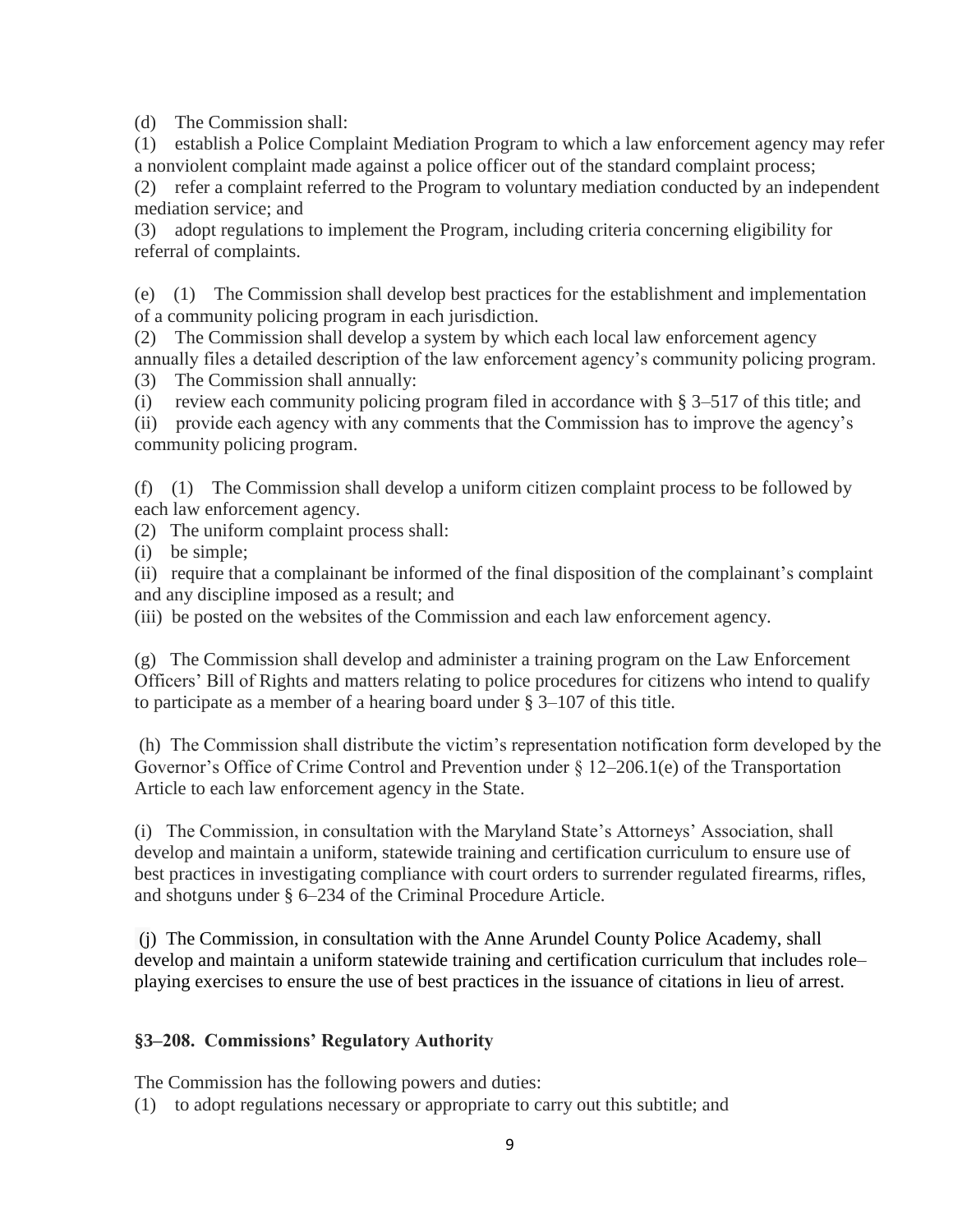(2) to adopt regulations that establish and enforce standards for prior substance abuse by individuals applying for certification as a police officer.

# **§3–209. Police Officer Certification; Issuing Certificates to Police Officers**

(a) The Commission shall certify as a police officer each individual who:

(1) (i) satisfactorily meets the standards of the Commission; or

(ii) provides the Commission with sufficient evidence that the individual has satisfactorily completed a training program in another state of equal quality and content as required by the Commission;

(2) submits to a psychological evaluation;

(3) submits to a criminal history records check in accordance with § 3–209.1 of this subtitle; and

(4) (i) is a United States citizen; or

(ii) subject to subsection (b) of this section, is a permanent legal resident of the United States and an honorably discharged veteran of the United States armed forces, provided that the individual has applied to obtain United States citizenship and the application is still pending approval.

(b) The certification of a police officer who fails to obtain United States citizenship as required by subsection  $(a)(4)(ii)$  of this section shall be terminated by the Commission.

(c) The Commission may certify as a police officer an individual who is not considered a police officer under  $\S 3-201(f)(3)$  of this subtitle if the individual meets the selection and training standards of the Commission.

(d) Each certificate issued to a police officer under this subtitle remains the property of the Commission.

# **§3–209.1. Criminal History Records Check Procedures for Police Officer Applicants**

(a) (1) In this section the following words have the meanings indicated.

(2) "Applicant" means an individual who is seeking certification as a police officer.

(3) "Central Repository" means the Criminal Justice Information System Central Repository of the Department of Public Safety and Correctional Services.

(b) An applicant for certification as a police officer shall apply to the Central Repository for a State and national criminal history records check.

(c) As part of the application for a criminal history records check, an applicant shall submit to the Central Repository:

(1) a complete set of legible fingerprints taken on forms approved by the Director of the Central Repository and the Director of the Federal Bureau of Investigation;

(2) the fee authorized under § 10–221(b)(7) of the Criminal Procedure Article for access to Maryland criminal history records; and

(3) the processing fee required by the Federal Bureau of Investigation for a national criminal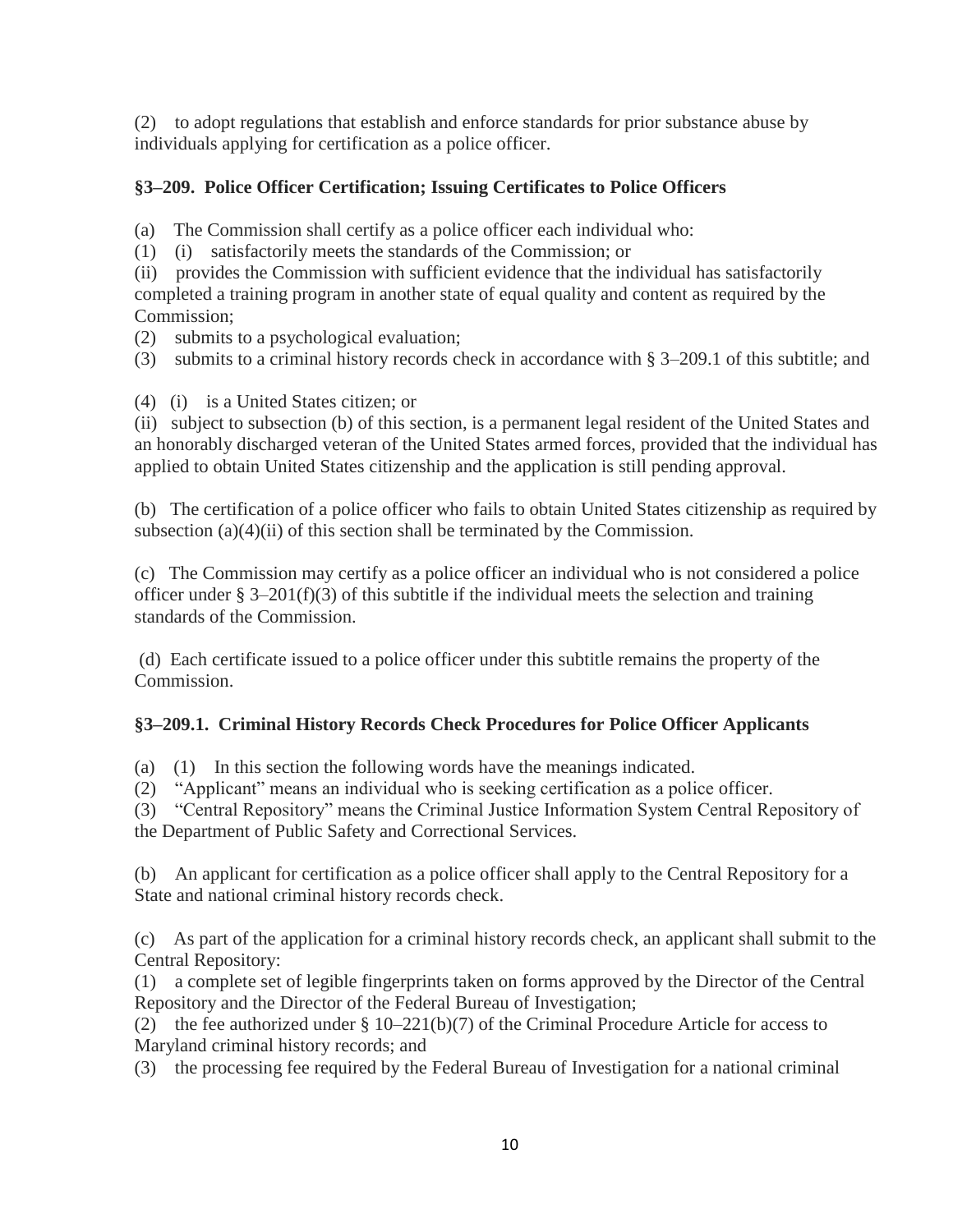history records check.

(d) In accordance with §§ 10–201 through 10–229 of the Criminal Procedure Article, the Central Repository shall forward to the Commission and the applicant a printed statement of the applicant's criminal history record information.

- (e) Information obtained from the Central Repository under this section:
- (1) shall be confidential;
- (2) may not be redisseminated; and
- (3) may be used only for the licensing purpose authorized by this title.

(f) The subject of a criminal history records check under this section may contest the contents of the printed statement issued by the Central Repository as provided in § 10–223 of the Criminal Procedure Article.

(g) If criminal history record information is reported to the Central Repository after the date of the initial criminal history records check, the Central Repository shall provide to the Commission a revised statement of the applicant's or certified police officer's State criminal history record.

# **§3-209.2. Employed by a Business Licensed as a Dispensary, Grower or Processor under Title 13, Subtitle 33 of the Health – General Article**

Employment by a business licensed as a dispensary, grower, or processor under Title 13, Subtitle 33 of the Health – General Article does not constitute involvement in the illegal distribution, production, cultivation, transportation, or sale of a controlled dangerous substance for purposes of police officer certification or recertification if the individual's employment was not terminated for illegal or improper conduct.

# **§3–210. Lapse of Police Officer Certification; Recertification After Lapse**

(a) The certification of a police officer automatically lapses 3 years after the date of the previous certification.

(b) If the certification of a police officer lapses, the police officer may apply for recertification immediately.

(c) The Commission may recertify a police officer after the certification of the police officer lapses.

# **§3–211. Police Officer Right to Hearing Before the Commission for Lapsed Certification**

(a) If the certification of a police officer is in danger of lapsing or has lapsed because of the failure of the police officer to meet the standards of the Commission, the police officer may request a hearing before the Commission to present evidence that:

(1) the police officer's law enforcement agency unreasonably failed to provide the police officer with the required training or assigned the police officer to special duty that prevented the police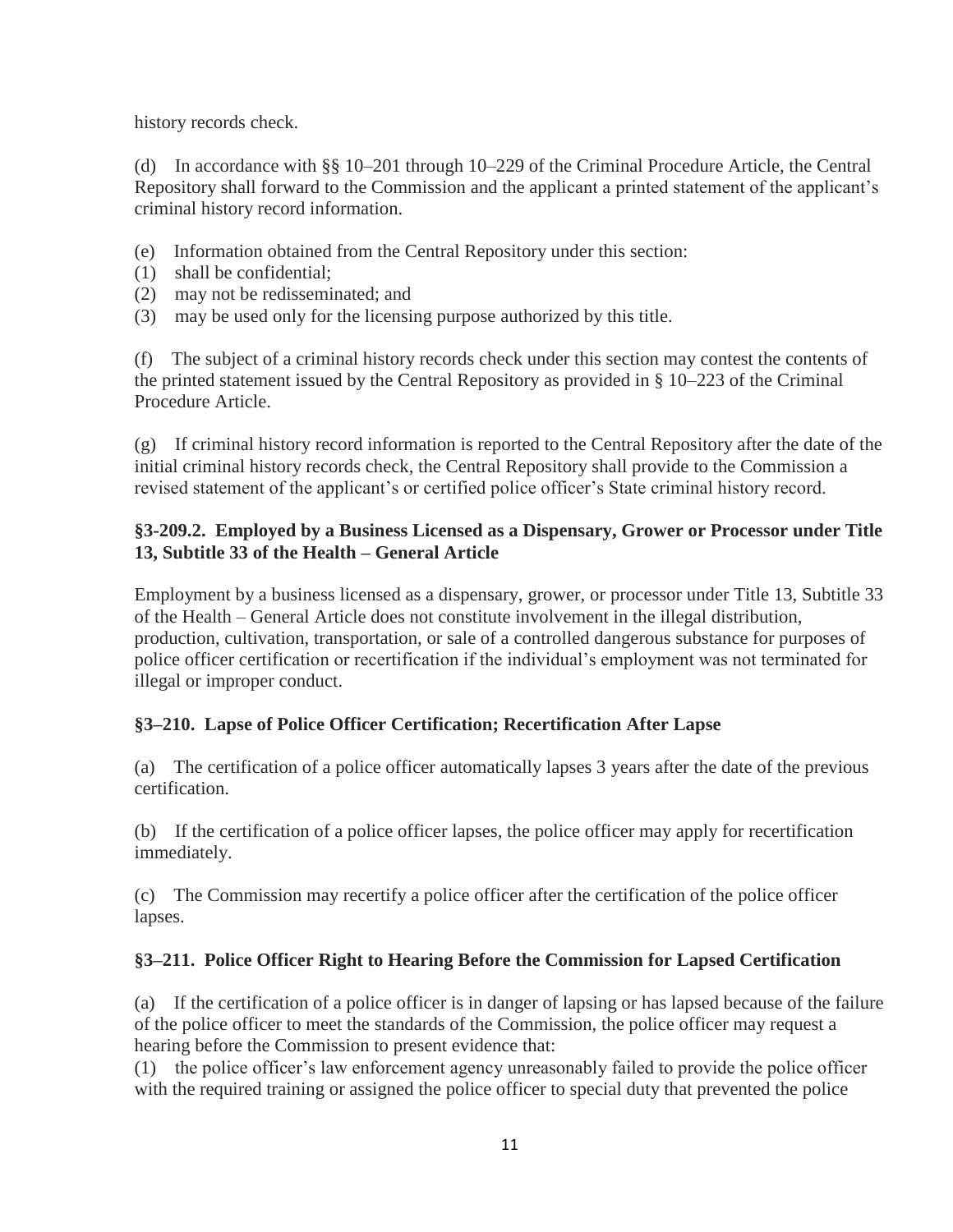officer from completing the required training to achieve this certification; and

(2) this failure is through no fault of the police officer.

(b) (1) On request of the police officer for a hearing under this section, the Commission shall hold a hearing.

(2) For purposes of this subsection, the Commission shall follow the procedures required for a hearing board under the Law Enforcement Officers' Bill of Rights and the police officer is entitled to all of the rights provided under the Law Enforcement Officers' Bill of Rights.

(c) If the Commission concludes that the police officer's law enforcement agency unreasonably failed to provide the police officer with the required training or assigned the police officer to special duty that prevented the police officer from completing the required training to achieve certification: (1) the Commission shall stay the lapse of the certification until the police officer and the police officer's law enforcement agency meet the training requirements of the Commission;

(2) the police officer shall be retained in the police officer's law enforcement agency at full pay pending the completion of the training; and

(3) the Commission shall order the police officer's law enforcement agency to pay all reasonable hearing costs and attorney's fees incurred as a result of the action.

# **§3–212. Commission Authority to Suspend or Revoke Police Officer Certification; Hearing Required**

(a) Subject to the hearing provisions of subsection (b) of this section, the Commission may suspend or revoke the certification of a police officer if the police officer:

(1) violates or fails to meet the Commission's standards; or

(2) knowingly fails to report suspected child abuse in violation of § 5-704 of the Family Law Article.

(b) (1) Except as otherwise provided in Title 10, Subtitle 2 of the State Government Article, before the Commission takes any final action under subsection (a) of this section, the Commission shall give the individual against whom the action is contemplated an opportunity for a hearing before the Commission.

(2) The Commission shall give notice and hold the hearing in accordance with Title 10, Subtitle 2 of the State Government Article.

(c) A police officer aggrieved by the findings and order of the Commission may take an appeal as allowed in §§ 10-222 and 10-223 of the State Government Article.

### **§3–213. Recalling Police Officer's Certificate of Officer's Certification is Suspended or Revoked for Certain Reasons**

The Commission may recall the certificate of a police officer if the certification of the police officer is suspended or revoked for any of the following reasons:

- (1) the certificate was issued by administrative error;
- (2) the certificate was obtained through misrepresentation or fraud;
- (3) the police officer has been convicted of a felony; or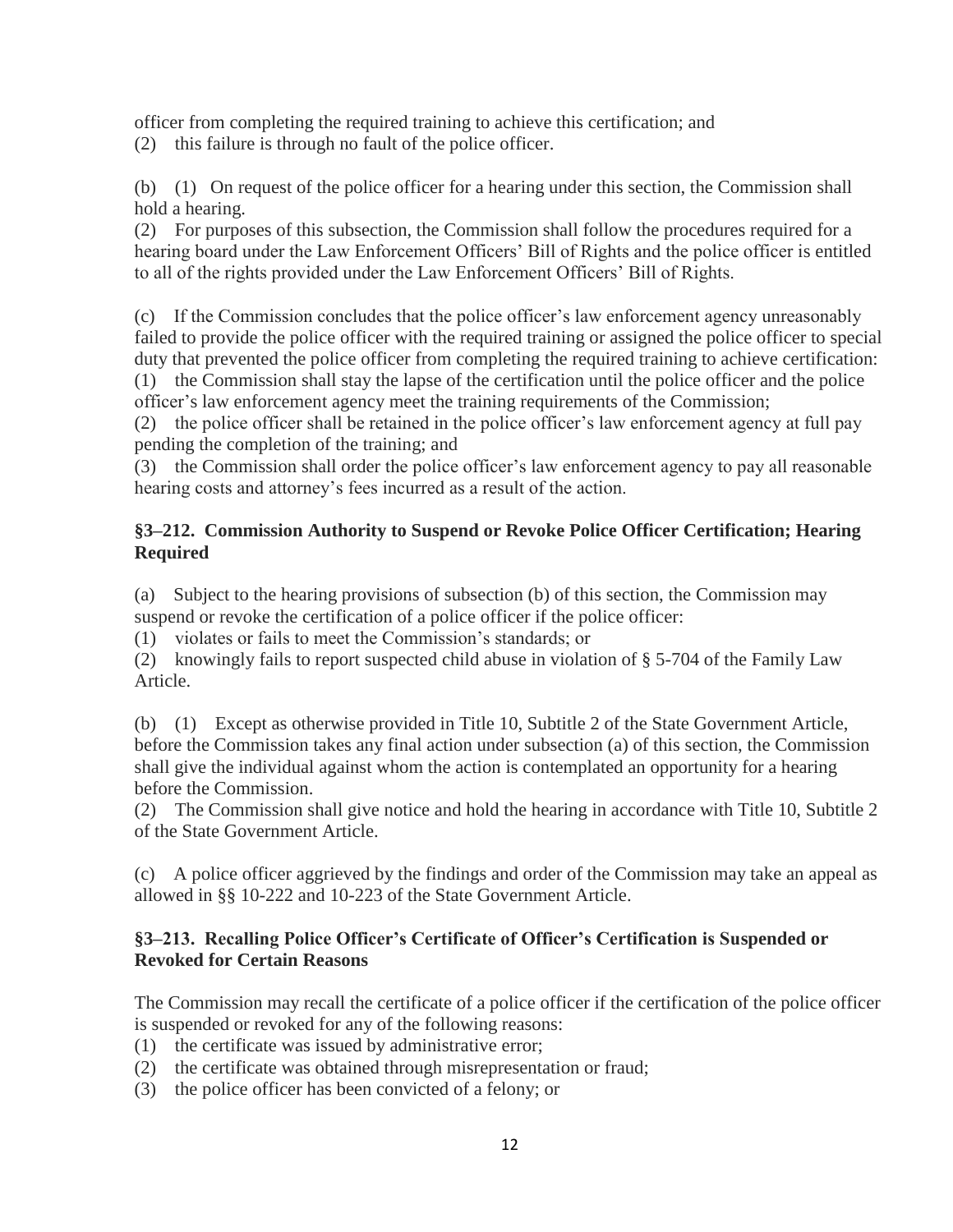(4) the police officer has been convicted of a misdemeanor for which a sentence of imprisonment exceeding 1 year may be imposed.

# **§3–214. Police Officer Recertification After Officer's Certification is Revoked**

(a) If the certification of a police officer is revoked, the police officer may not apply for recertification until 2 years after the effective date of the revocation order.

(b) The Commission may recertify an individual as a police officer after the certification of the police officer is revoked.

### **§3–215. Police Officers, Police Supervisors and Police Administrators Required to Meet Commission Qualifications; Limit on Period of Probationary Appointment**

(a) (1) In this section the following words have the meanings indicated.

(2) "Permanent appointment" means the appointment of an individual who has satisfactorily met the minimum standards of the Commission and is certified as a police officer.

(3) "Police administrator" means a police officer who has been promoted to first-line administrative duties up to but not exceeding the rank of captain.

(4) "Police supervisor" means a police officer who has been promoted to first-line supervisory duties.

(b) An individual may not be given or accept a probationary appointment or permanent appointment as a police officer, police supervisor, or police administrator unless the individual satisfactorily meets the qualifications established by the Commission.

(c) A probationary appointment as a police officer, police supervisor, or police administrator may be made for a period not exceeding 1 year to enable the individual seeking permanent appointment to take a training course required by this subtitle.

(d) A probationary appointee is entitled to a leave of absence with pay during the period of the training program.

### **§3–216. Police Officer Certification Required After 1 Year of Employment; Exception for "Nonfull-time Police Officers" Employed by Certain Agencies**

(a) A law enforcement agency may not employ an individual as a police officer for a period not exceeding 1 year unless the individual is certified by the Commission.

(b) (1) In this subsection, "nonfull-time police officer" means an individual who does not work in the law enforcement field at least 7 months during the calendar year.

(2) The certification requirements of subsection (a) of this section do not apply to the nonfull-time police officers of a law enforcement agency that:

(i) employs, during a calendar year, at least 70 full-time sworn police officers; and

(ii) employs at least 100 nonfull-time police officers.